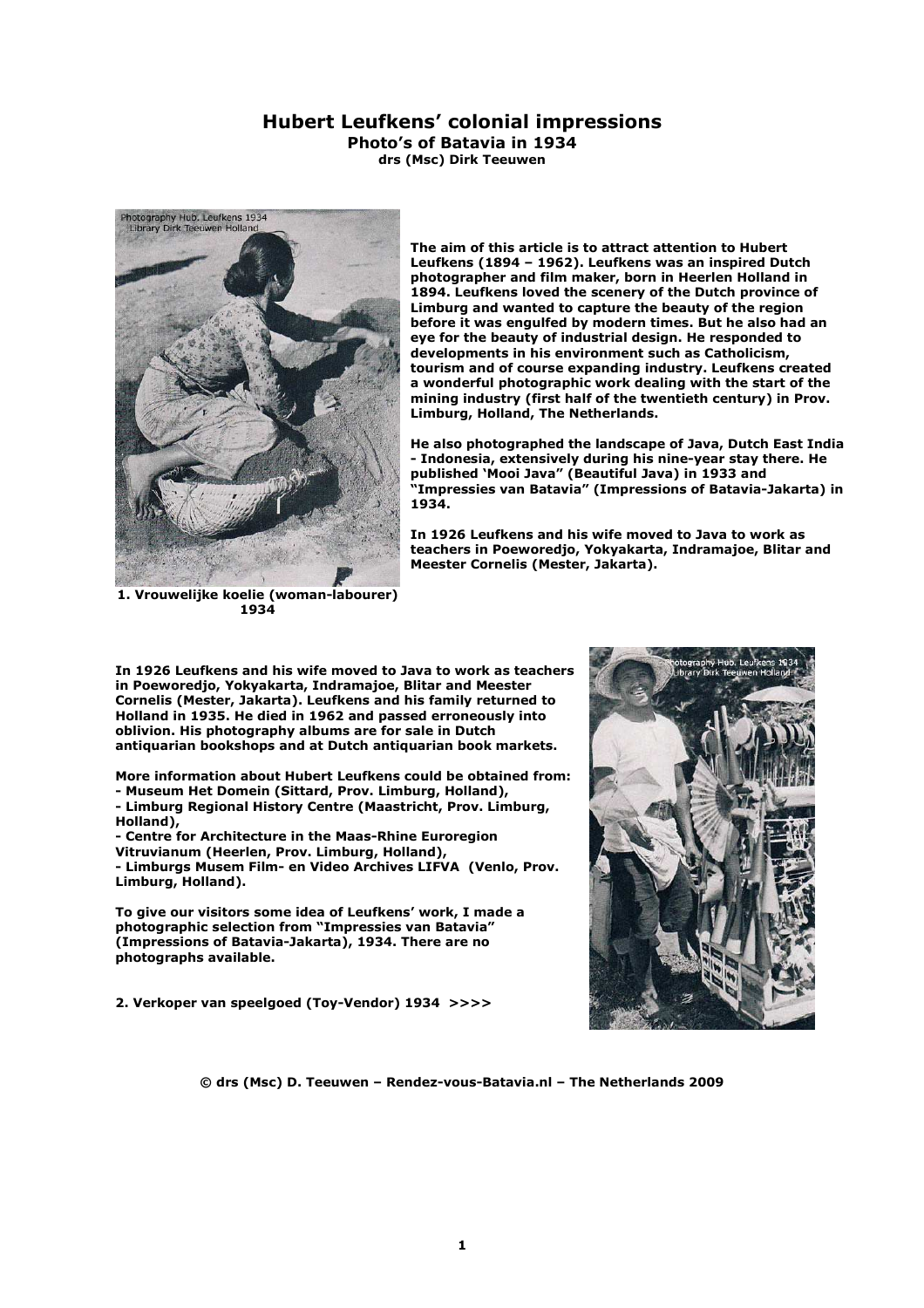

**3. Harmonieplein (Harmoni-Square) Batavia-Jakarta 1934** 



**4. Benedenstad (Lower City) Batavia-Jakarta-Kota 1934 Kali Besar North, Glodok**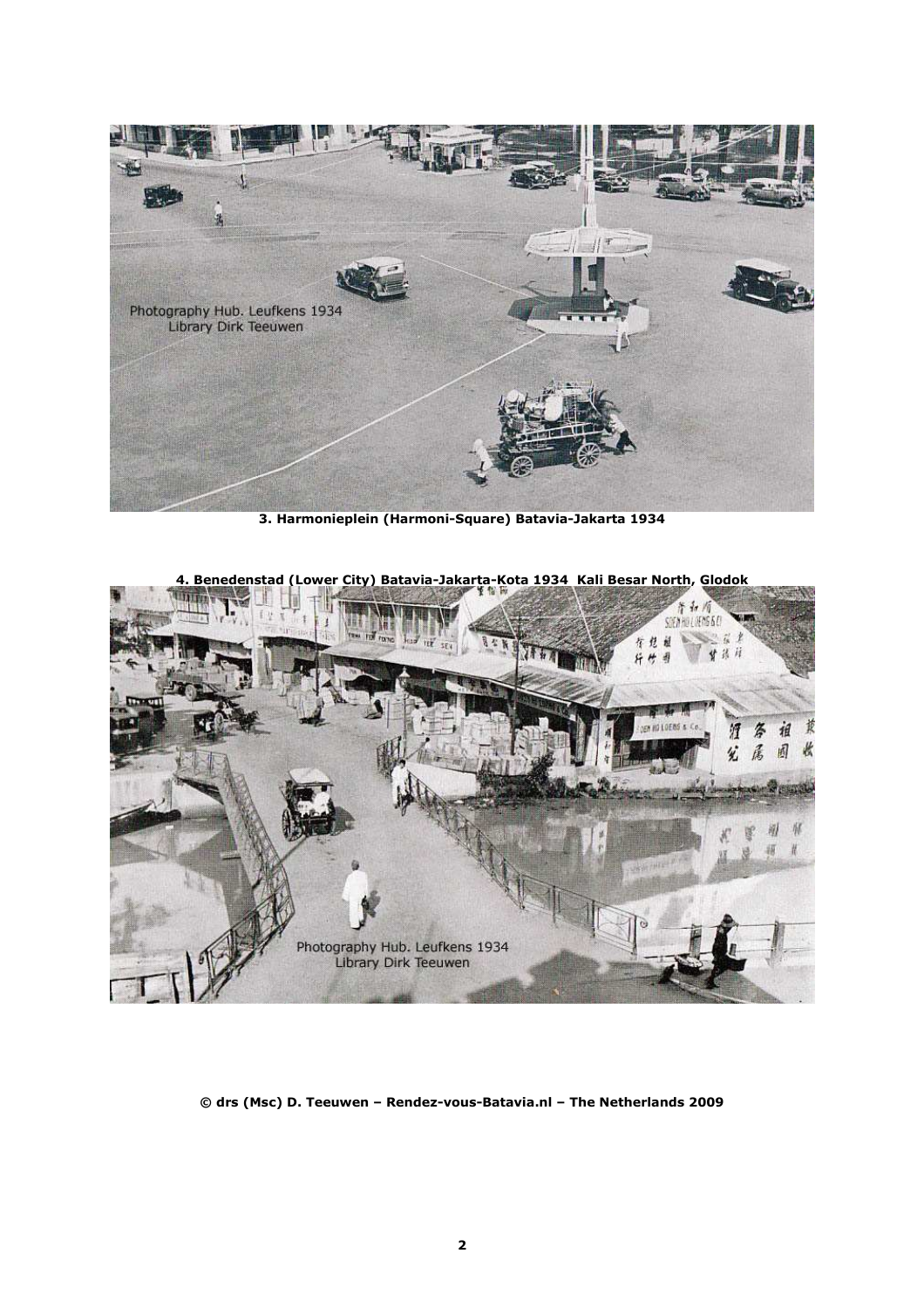

**5. Van Heutsz Monument (Van Heutsz Memorial) Van Heutsz Boulevard – Jl Teuku Umar Demolished by the Japanese in 1943. Batavia – Jakarta** 

**Note!** 

**Johannes Benedictus van Heutsz (1851-1924) was an general in the Dutch East-Indian Army and brought the Sultanate of Aceh under Dutch control in 1903. He was governor-general (1905-1909) of the Dutch East-Indies. He was every inch a soldier. But he was also the founder of modern Indonesia: creating its external borders and starting more social colonial politics.**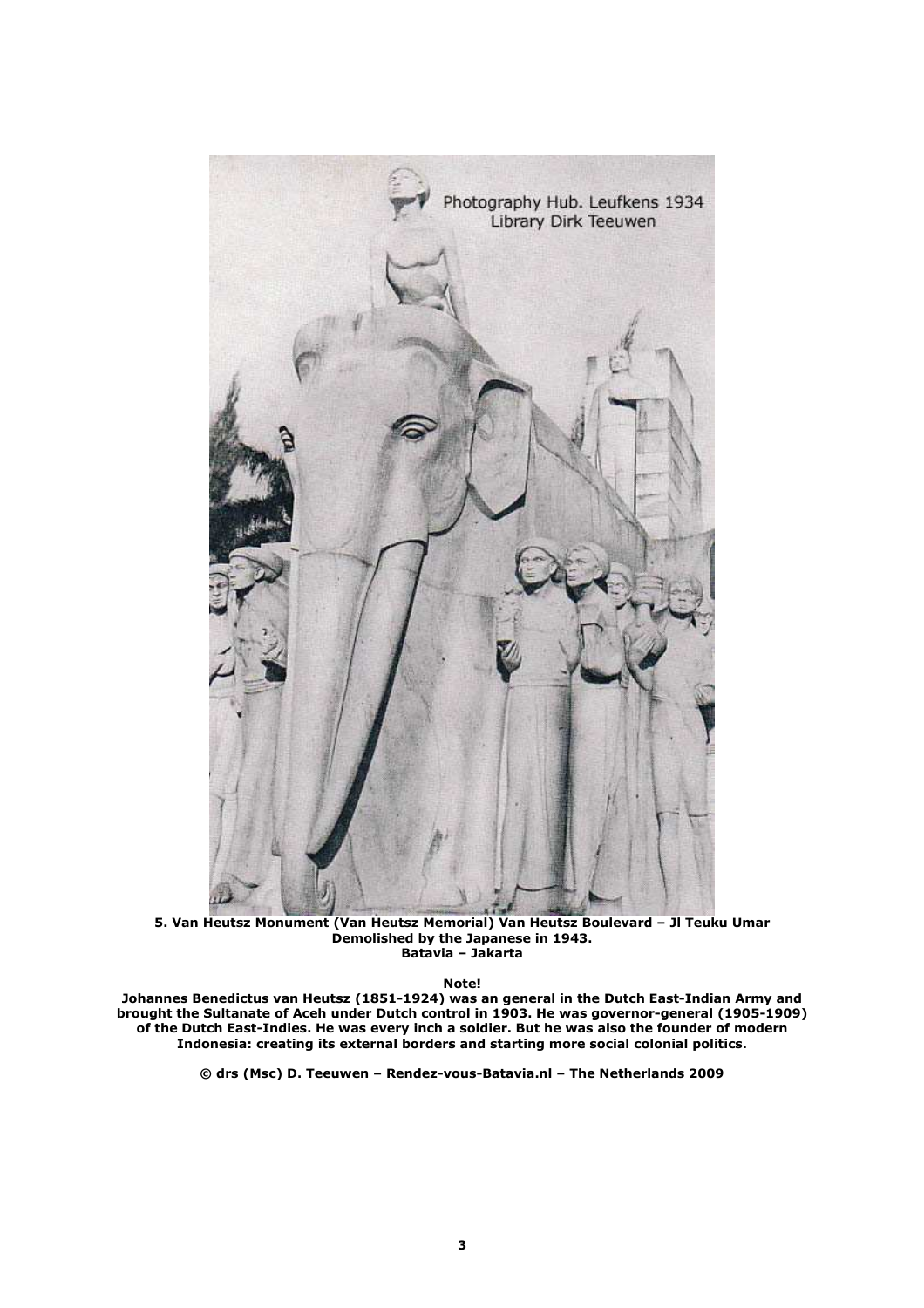

**6. Atjeh Monument (Aceh Memorial) Waterlooplein-Lapangan Banteng, Wilhelmina Park – area Demolished by the Japanese in 1943. Today we can find Istiqlal Mosque on this spot. Batavia - Jakarta**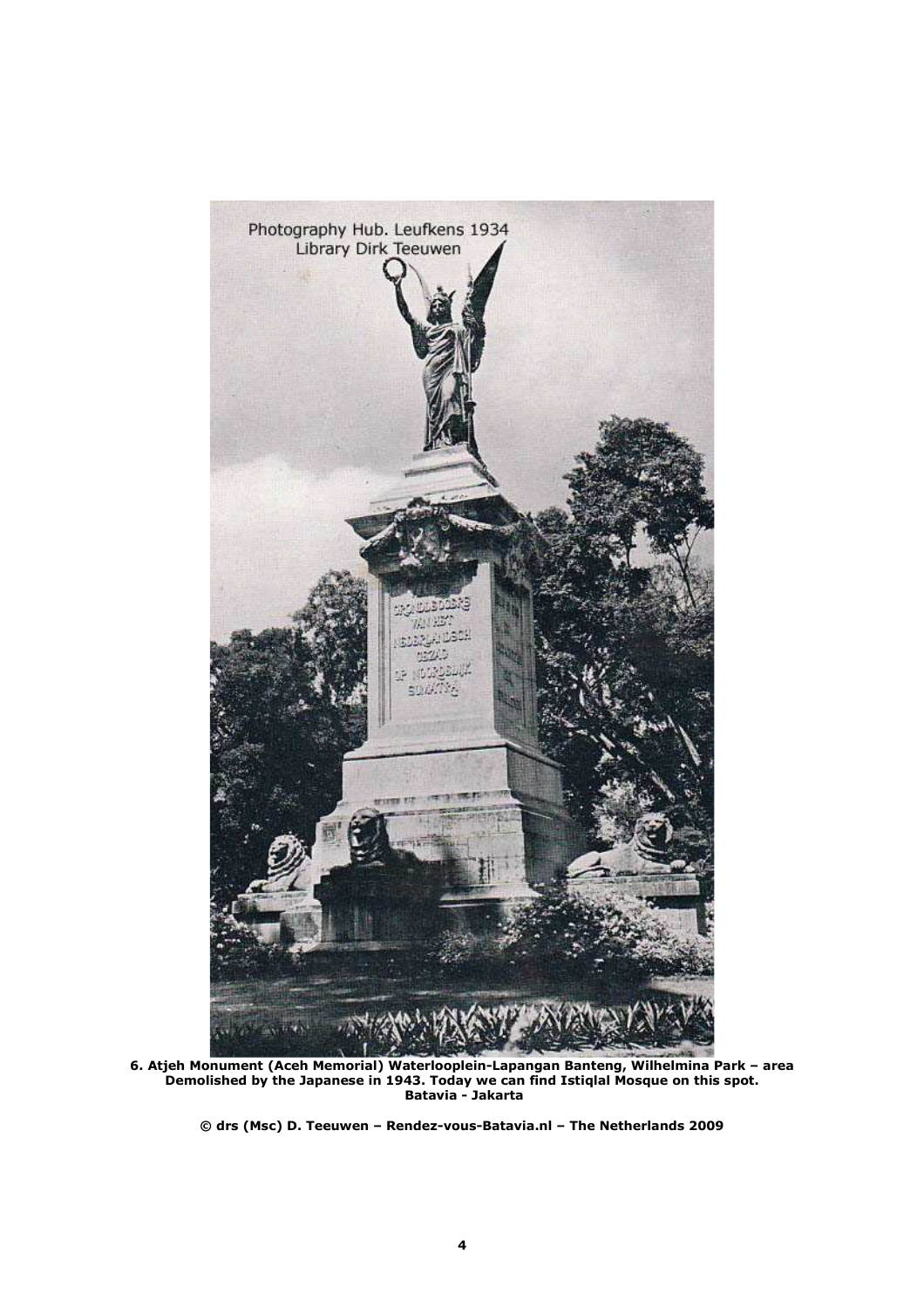

**7. Portugese Kerk (Dutch-Portuguese Protestant Church) Jakartaweg - Jl Jayakarta Built 1696. Batavia - Jakarta**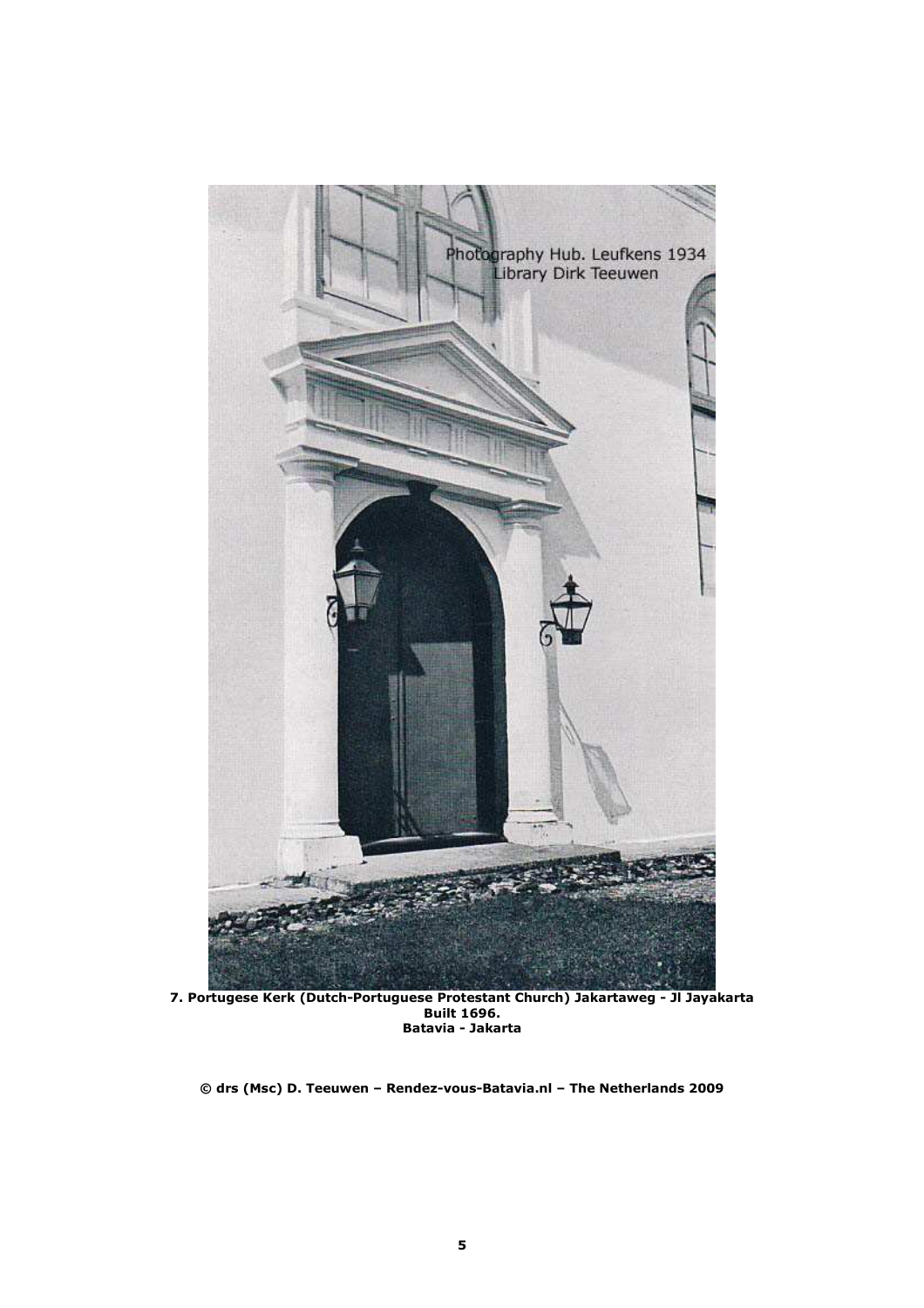

**8. Katholieke Kathedraal (Roman Catholic Cathedral) Built 1910. Waterlooplein – Lapangan Banteng Batavia - Jakarta** 

**© drs (Msc) D. Teeuwen – Rendez-vous-Batavia.nl – The Netherlands 2009**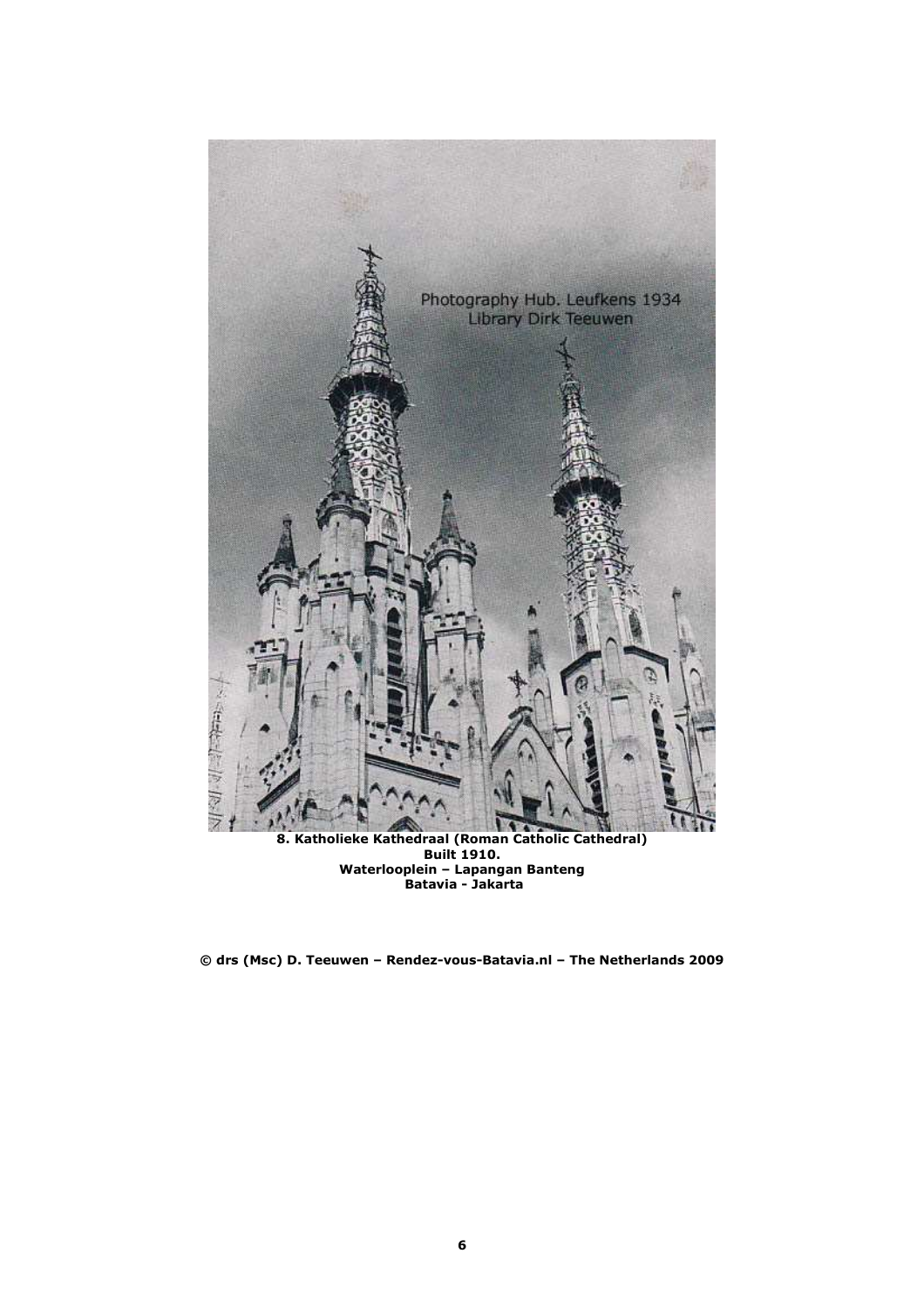

**9. Theater (Music Hall) left and Aneta Radio Hall (from middle to right) Near Pasar Baru. Batavia - Jakarta** 

**© drs (Msc) D. Teeuwen – Rendez-vous-Batavia.nl – The Netherlands 2009**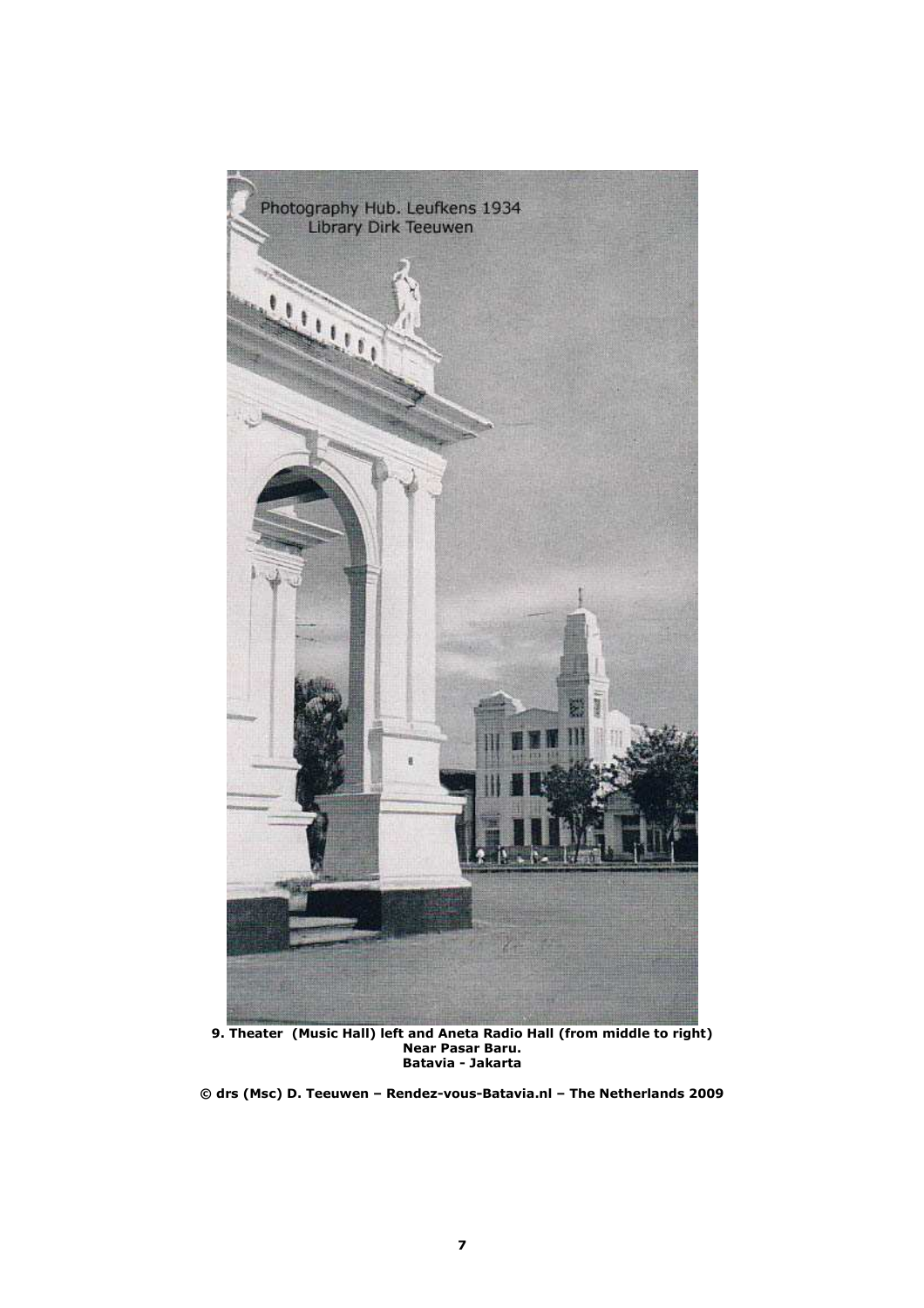

**10. Museum Koningsplein (National Museum) Medan Merdeka The elephant was a present from the King of Siam-Thailand presented during his visit in 1921. Batavia-Jakarta**